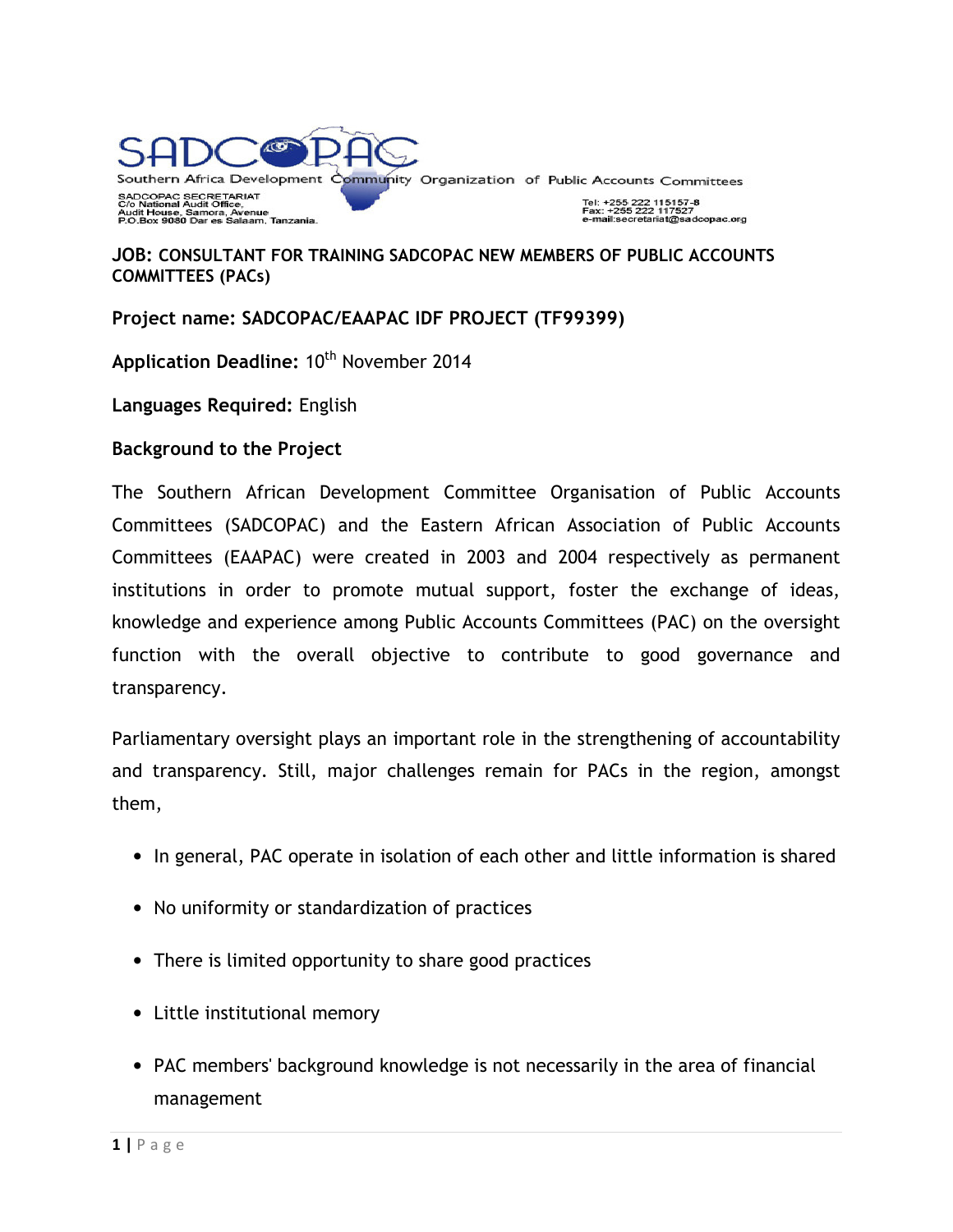Overall, a need to improve the quality and performance of PAC is acknowledged.

# **Project purpose and objectives**

The project intends to contribute to good financial governance, accountability and transparency in African countries by strengthening the capacities of Public Accounts Committees and enhance networking amongst them. It therefore intends to support two major regional associations of Public Accounts Committees, SADCOPAC and EAAPAC.

The project aims at enhancing exchange of experience and peer learning among members of PAC and their staff. It thus intends to contribute to the effectiveness of PAC's overall work including its relation with the Auditor General's office (AGO).

The objectives of the project are aligned with the strategic objectives of both organisations as laid out in their respective strategic documents. Their objectives relate, among others to:

- i) Improvement of individual capacity of PAC members
- ii) Sharing of good practices and innovation, harmonization and standardization where appropriate
- iii) Conduct research on new good practices
- iv) Work closely with Auditor General
- v) Strategic planning and creating monitoring and evaluation arrangements

The specific objectives of the projects are:

- i) EAAPAC and SADCOPAC networks share information and produce quality learning resources for themselves as well as amongst each other.
- ii) EAAPAC and SADCOPAC members (PAC and staff) learn from each other and Supreme Audit Institutions (SAIs) staff and transfer and apply their learning in the interest of their countries.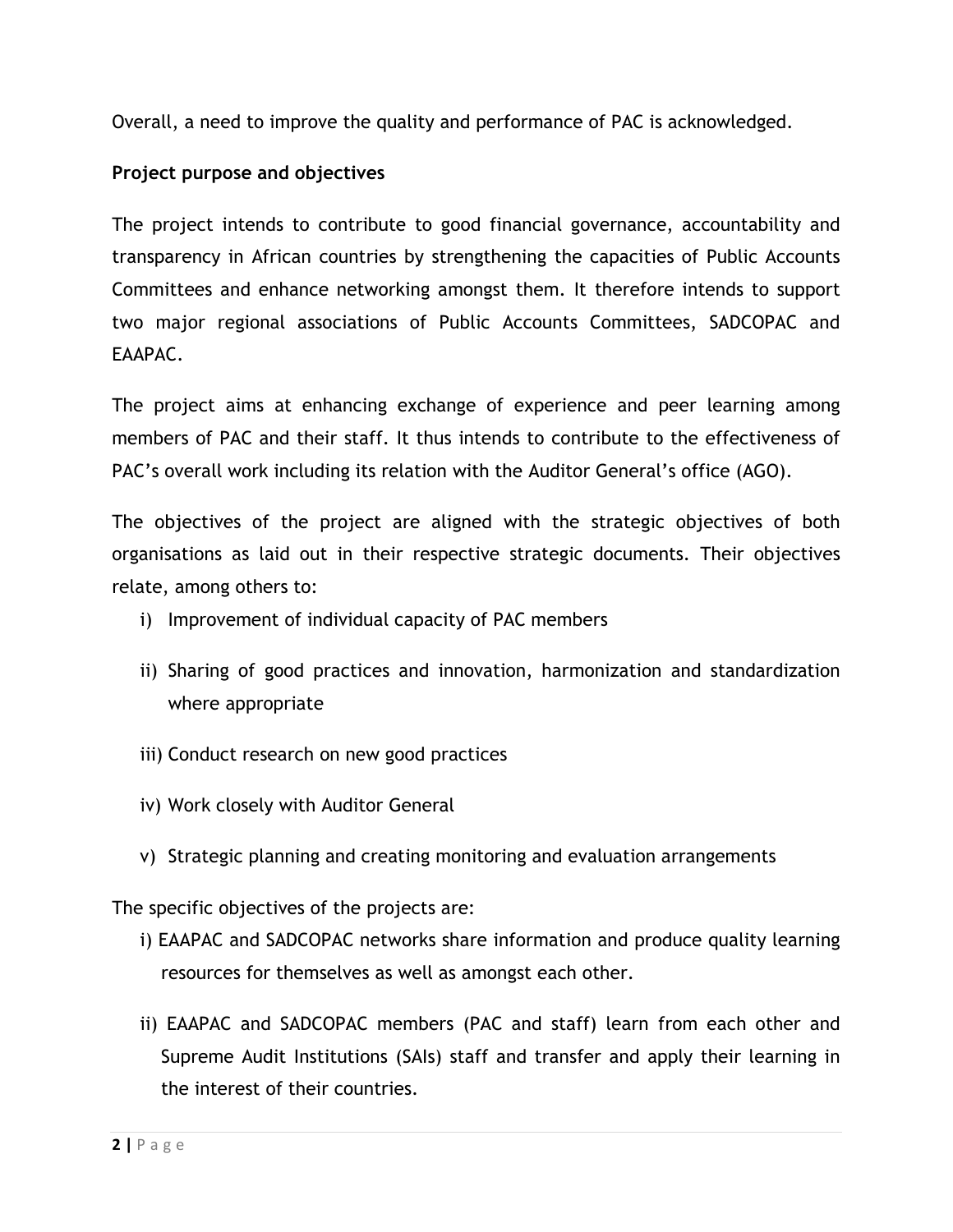## **Purpose of the assignment and scope of work**

SADCOPAC and EAAPAC in collaboration with WBI are expecting to conduct training for SADCOPAC new members of Public Accounts Committees (PACs) in **November, 2014**  to be held in Johannesburg, South Africa.

The training will involve participants from new PAC members and their support staff from **Botswana, Malawi and South Africa.**

#### **Consultant's tasks are:**

- To produce presentations covering the below training topics.
- To produce the training manual covering the below training topics.
- Design training methodologies that will maximize learning and exchange of experiences
- Facilitate training using uploaded materials by members on the wiki website at the previous members community of practice workshops and training. More information about previous events are available on: http://sadcopac.publicaccountscommittees.wikispaces.net/
- The consultant will work with the SADCOPAC Secretariat to ensure all preparatory materials and training proceedings/ discussions are captured on the SADCOPAC wiki website (http://sadcopac.publicaccountscommittees.wikispaces.net/
- The training will covers the following topics:
	- Effectiveness of PAC attributes of an effective PAC, effective management of PAC meetings, role of the Chairperson, role of members, role of support staff, preparation of PAC reports, drafting of PAC recommendations, follow up mechanism for PAC recommendations, enhancing links with citizens and how PAC can evaluate its performance.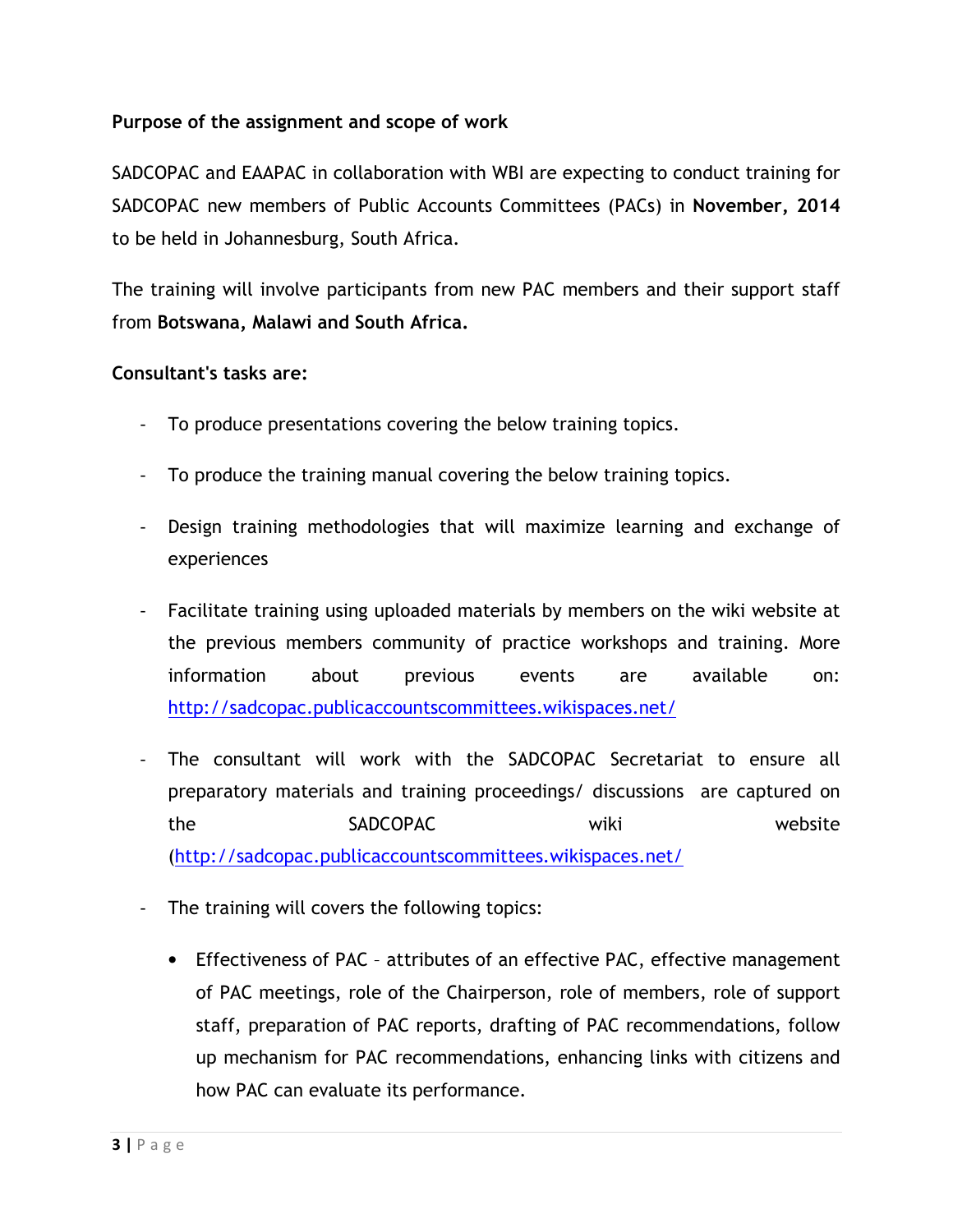- Public Finance Management
- Value for money Auditing (understanding of VFM report)
- Auditing of contracts (role of PACs on public contracts e.g extractive industries)

The training language will be English.

## **Deliverables**

- *Training manual for participants 1 master copy* (before the training)
- *Training presentation slides* (before the training)
- *Training program* (before the training)
- *Knowledge management / report: Uploading all preparatory materials and training content/ discussions on the SADCOPAC wiki website* **( before and during the training )**

All outputs/deliverables should be communicated and submitted to the SADCOPAC Secretariat in-person.

## **Qualification of the consultant (education and experience).**

The following skills and knowledge are necessary to carry out the consultancy:

- o Appropriate university academic qualification in public sector administration or equivalent;
- o Minimum of 3 years experience of working in public sector financial management and auditing, or/and parliamentary public accounts committee
- $\circ$  Proven experience as trainer and facilitator of the trainings
- o Fluent in English language
- o Experience in producing International training reports.